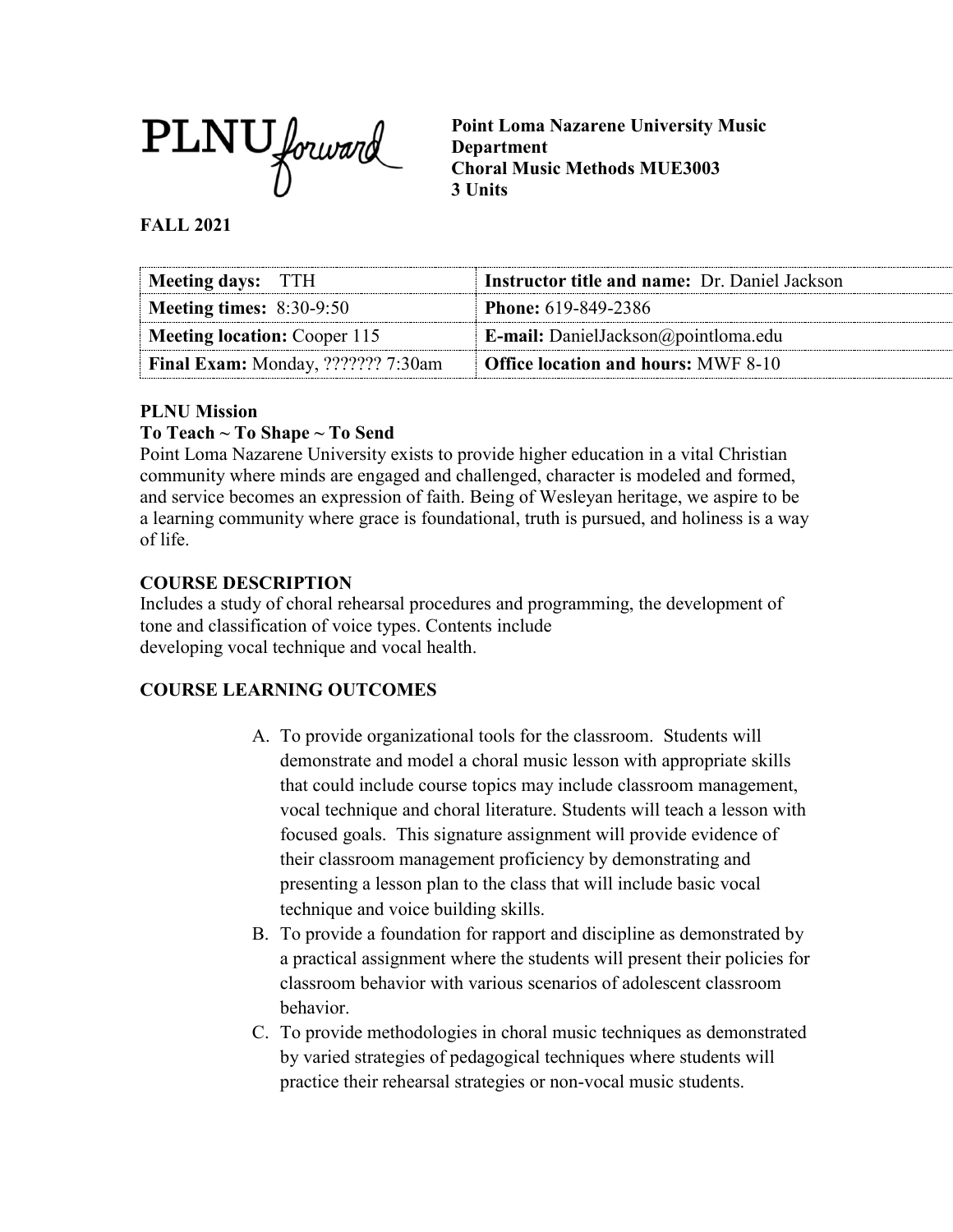D. To cultivate a positive learning environment that reflects Christian values outlined in Galatians 5:22-23, while maintaining academic rigor in the pursuit of excellence.

## **POSITION OF COURSE IN COLLEGE CURRICULUM**: Music Education Major

## **COURSE CREDIT HOUR INFORMATION**

In the interest of providing sufficient time to accomplish the stated Course Learning Outcomes, this class meets the PLNU credit hour policy for a 2 unit class delivered over 16 weeks. Specific details about how the class meets the credit hour requirement can be provided upon request.

# **REQUIRED TEXTS AND RECOMMENDED STUDY RESOURCES**

**TEXTS: Plain and Simple**; *Teaching Choral Music in Secondary Education through Effective and Strategic Methodologies, by* Dan Jackson

**Things they never taught you in choral methods: a choral director's handbook**. Jorgensen, N. (1995). Milwaukee, WI, Hal Leonard Corporation.

## **Examples of Literature. Obtained at the bookstore**

**OTHER MATERIALS NEEDED FOR CLASS**: A pencil, notebook **Recommended reading. The Choral Director's Guide to Sanity and Success** Author- Randy Pagel/Linda Spevacek- ISBN 0-89328-172-7 Heritage Music Press

## **METHODS USED IN THE COURSE**:

- A. Read textbook and other supplements as assigned by the instructor.
- B. Prepare oral and written assignments.
- C. Lectures from Dr. Jackson

### **EVALUATION**:

A. Numerous projects intended to be used in the classroom will be assigned.

B. All students are expected to meet the standards for this course as set by the instructor. However, students with learning disabilities who may need accommodations should discuss options with the instructor during the first two weeks of class and provide approved documentation and verification of need. The Academic Support Center is available to students for a variety of tutorial needs.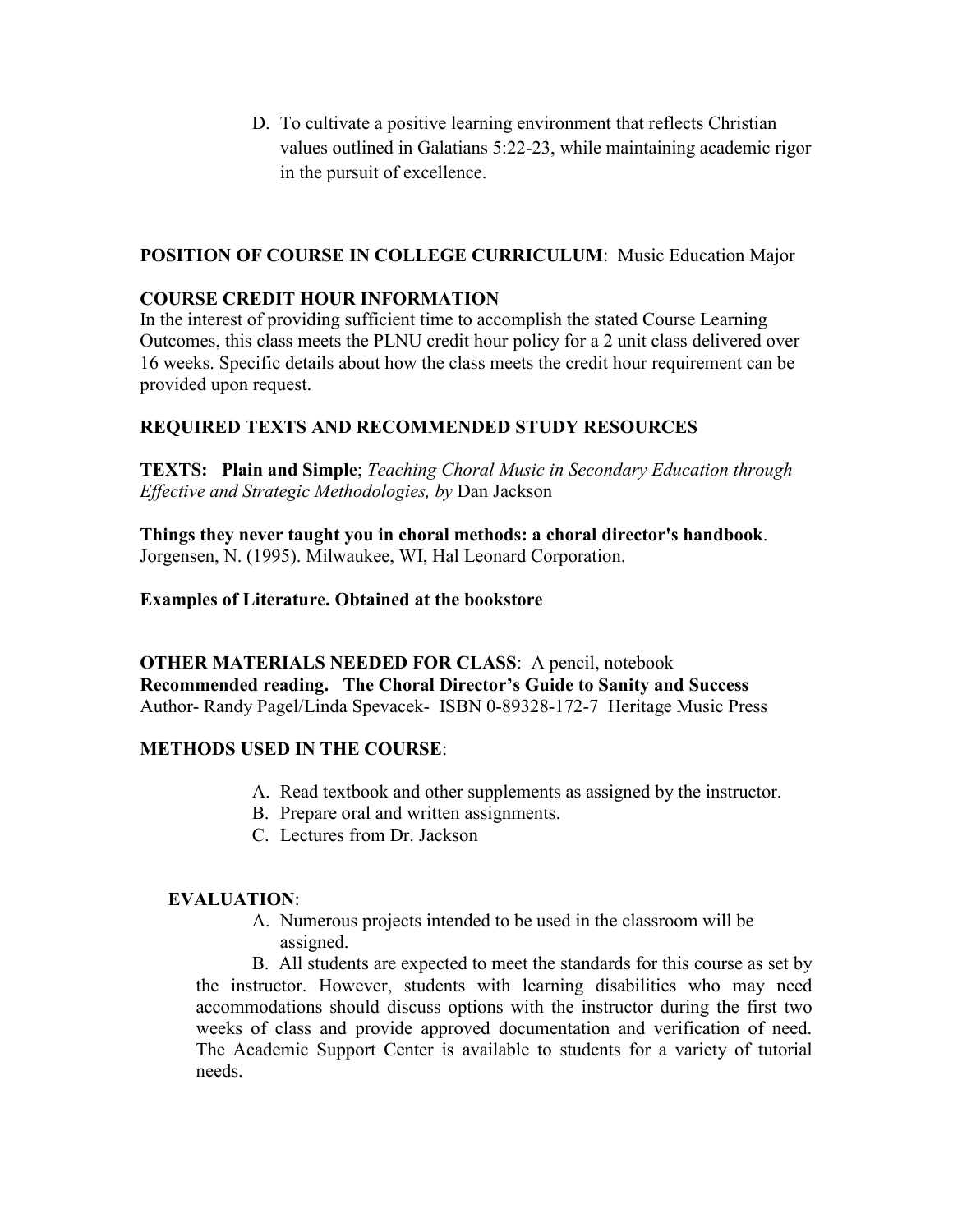Final grade will be determined by the following:

- 1. 60% Quizzes
- 2. 20% oral presentations/projects
- 3. 10% book reviews
- 4. 10% final

**GRADING**: Your final grade will be divided in the following manner:

 $94-100% = A$  $89-93 = A$  $86-88 = B+$  $83-85 = B$  $79-82 = B$  $76-78 = C+$  $73-75 = C$  $69-72 = C$  $66-68 = D+$  $63-65 = D$  $59-62 = D$ 59-63

**ATTENDANCE POLICY**: A students can expect to receive one full grade lower for every two unexcused absences. Unexcused absences might include activities that have been indorsed by the provost and up to two absences due to sickness. Student is responsible for notifying the professor BEFORE the start of the missed class. A student will be dropped with an "F" grade after four unexcused absences. A tardy will be regarded as an absence.

**MAKE-UP POLICY**: Students are expected to complete assignments by the projected date. No late work will be accepted and no make-up tests will be allowed. If students are unable to be at an oral presentation, they will need to contact their professor 30 days prior to their absence.

**PROJECTS**: See supplemental handout

**TESTS**: There will be weekly quizzes and a final examination

**INSTRUCTOR AVAILABLITIY**: Students may call or e-mail the Dr. Jackson for a private conference. I also have an open door policy in other words, if you drop by my office and I am available, please come in.

### **FINAL EXAMINATION POLICY**

Successful completion of this class requires taking the final examination **on its scheduled day**. No requests for early examinations or alternative days will be approved.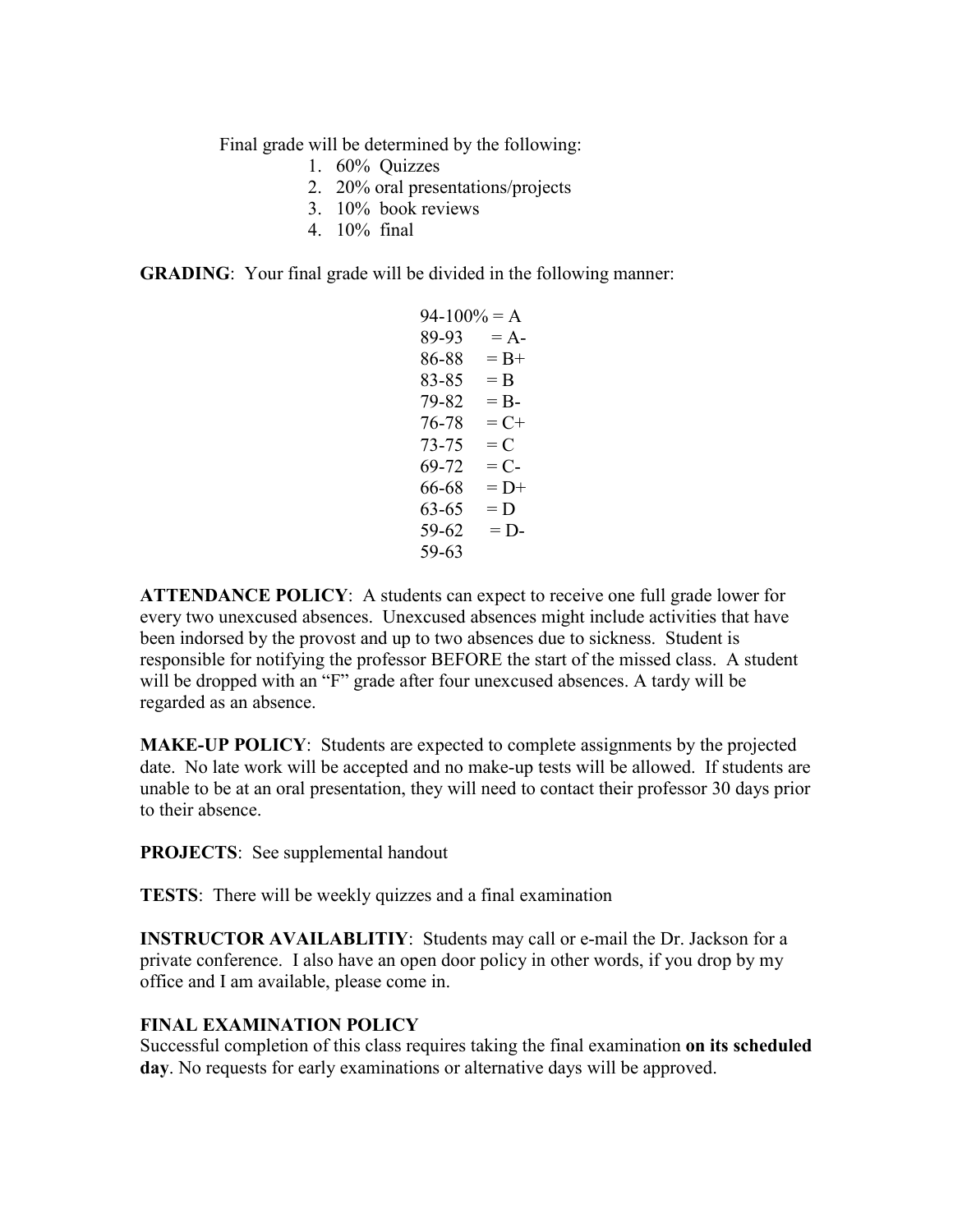**TESTS**: There will be daily quizzes and a final examination

**UNAUTHORIZED CELL PHONE USE:** A student's final grade will receive a 4% deduction for EACH unauthorized use of a cell phone.

**INSTRUCTOR AVAILABLITIY**: Students may call or e-mail the Dr. Jackson for a private conference. I also have an open door policy in other words, if you drop by my office and I am available, please come in.

**SPIRITUAL GOALS:** PLNU strives to be a place where you grow as whole persons. To this end we provide resources for our graduate students to encounter God and grow in their Christian faith. At the Mission Valley campus we have an onsite chaplain, Rev. Nancy Pitts who is available during class break times across the week. If students have questions, a desire to meet with Rev Pitts or prayer requests you can contact her directly at [gradchaplainmissionvalley@pointloma.edu.](mailto:gradchaplainmissionvalley@pointloma.edu) In addition there are resources for your Christian faith journey available at [http://www.pointloma.edu/experience/faith/graduate](mailto:gradchaplainmissionvalley@pointloma.edu.%20%20%0dIn%20addition%20there%20are%20resources%20for%20your%20Christian%20faith%20journey%20are%20available%20at%20http://www.pointloma.edu/SpiritualDevelopment/Graduate_Students.htm.%0b)[student-spiritual-life](mailto:gradchaplainmissionvalley@pointloma.edu.%20%20%0dIn%20addition%20there%20are%20resources%20for%20your%20Christian%20faith%20journey%20are%20available%20at%20http://www.pointloma.edu/SpiritualDevelopment/Graduate_Students.htm.%0b)

# **PLNU COPYRIGHT POLICY**

Point Loma Nazarene University, as a non-profit educational institution, is entitled by law to use materials protected by the US Copyright Act for classroom education. Any use of those materials outside the class may violate the law.

### **PLNU ACADEMIC HONESTY POLICY**

Students should demonstrate academic honesty by doing original work and by giving appropriate credit to the ideas of others. Academic dishonesty is the act of presenting information, ideas, and/or concepts as one's own when in reality they are the results of another person's creativity and effort. A faculty member who believes a situation involving academic dishonesty has been detected may assign a failing grade for that assignment or examination, or, depending on the seriousness of the offense, for the course. Faculty should follow and students may appeal using the procedure in the university Catalog. See Academic Policies in the Graduate and Professional Studies Catalog for definitions of kinds of academic dishonesty and for further policy information.

## **PLNU ACADEMIC ACCOMMODATIONS POLICY**

If you have a diagnosed disability, please contact Jean Moncada in the Center for Student Success (CSS) within the first two weeks of class to demonstrate need and to register for accommodation by phone at (619) 563-2849 or by e-mail at  $\overline{\text{imoncada}(a)}$  pointloma.edu. Ask your academic advisor or program director for any additional accommodation information.

## **PLNU ATTENDANCE AND PARTICIPATION POLICY**

Regular and punctual attendance at all classes is considered essential to optimum academic achievement. If the student is absent from more than 10 percent of class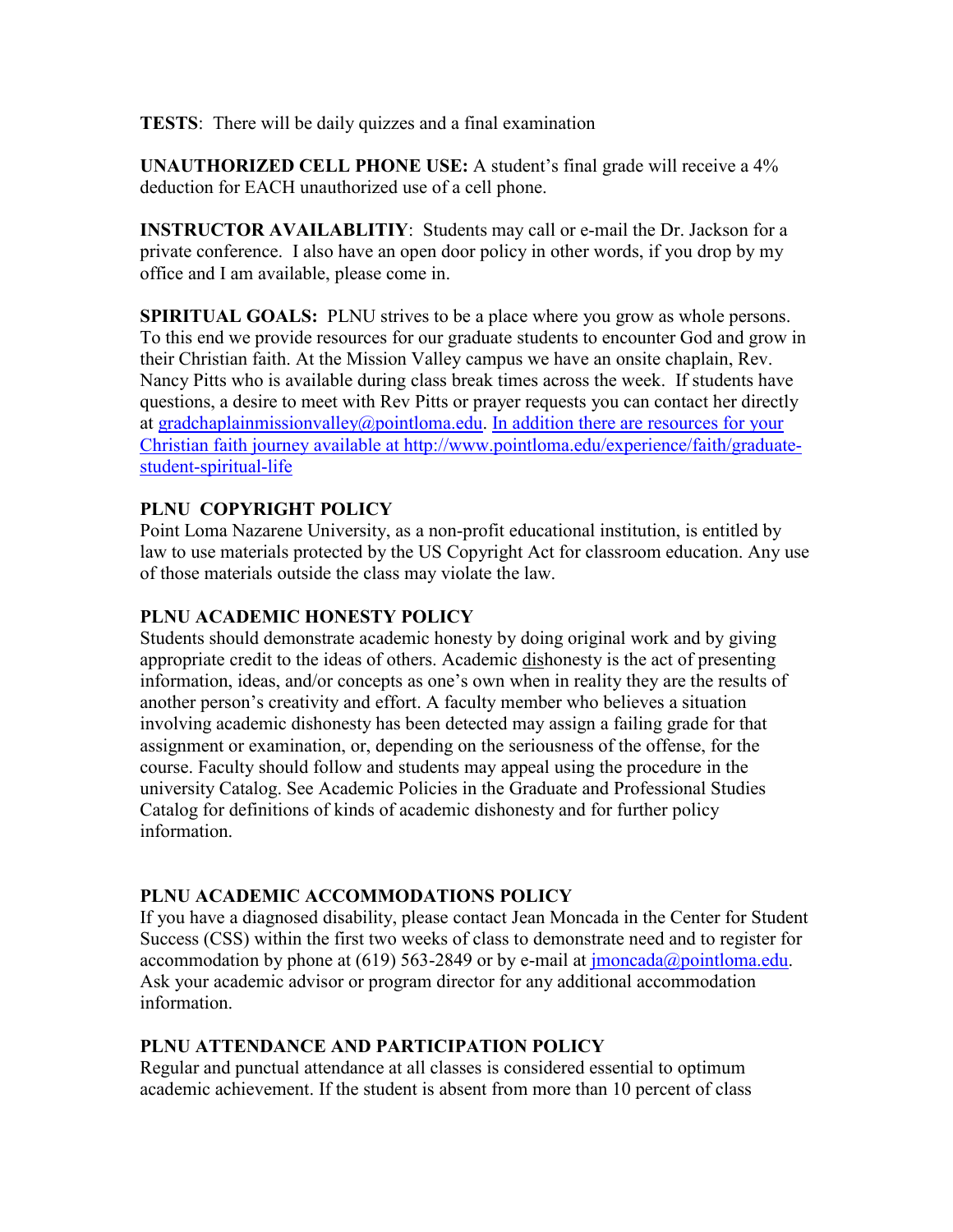meetings, the faculty member can file a written report which may result in de-enrollment. If the absences exceed 20 percent, the student may be de-enrolled without notice until the university drop date or, after that date, receive the appropriate grade for their work and participation. See Academic Policies in the Graduate and Professional Studies Catalog for additional detail.

# **CHORAL METHODS WEEKLY SYLLABUS**

#### **WEEK #1**

Organizing a Choral Department

#### **WEEK #2**

Organizing a Choral Department

#### **WEEK #3**

Organizing a Choral Department

### **WEEK #4**

Recruiting, Retaining, Relationships Chapter 4 Things they never taught you Chapter 5 Things they never taught you Chapter 6 Things they never taught you

#### **WEEK #5**

Recruiting, Retaining, Relationships Chapter 7 Things they never taught you Chapter 9 Thing they never taught you Chapter 10 Things they never taught you

### **WEEK #6**

Technique and Musicianship

**WEEK #7** Technique and Musicianship

#### **WEEK #8**

Technique and Musicianship Chapter 3 Things they never taught you

#### **WEEK #9**